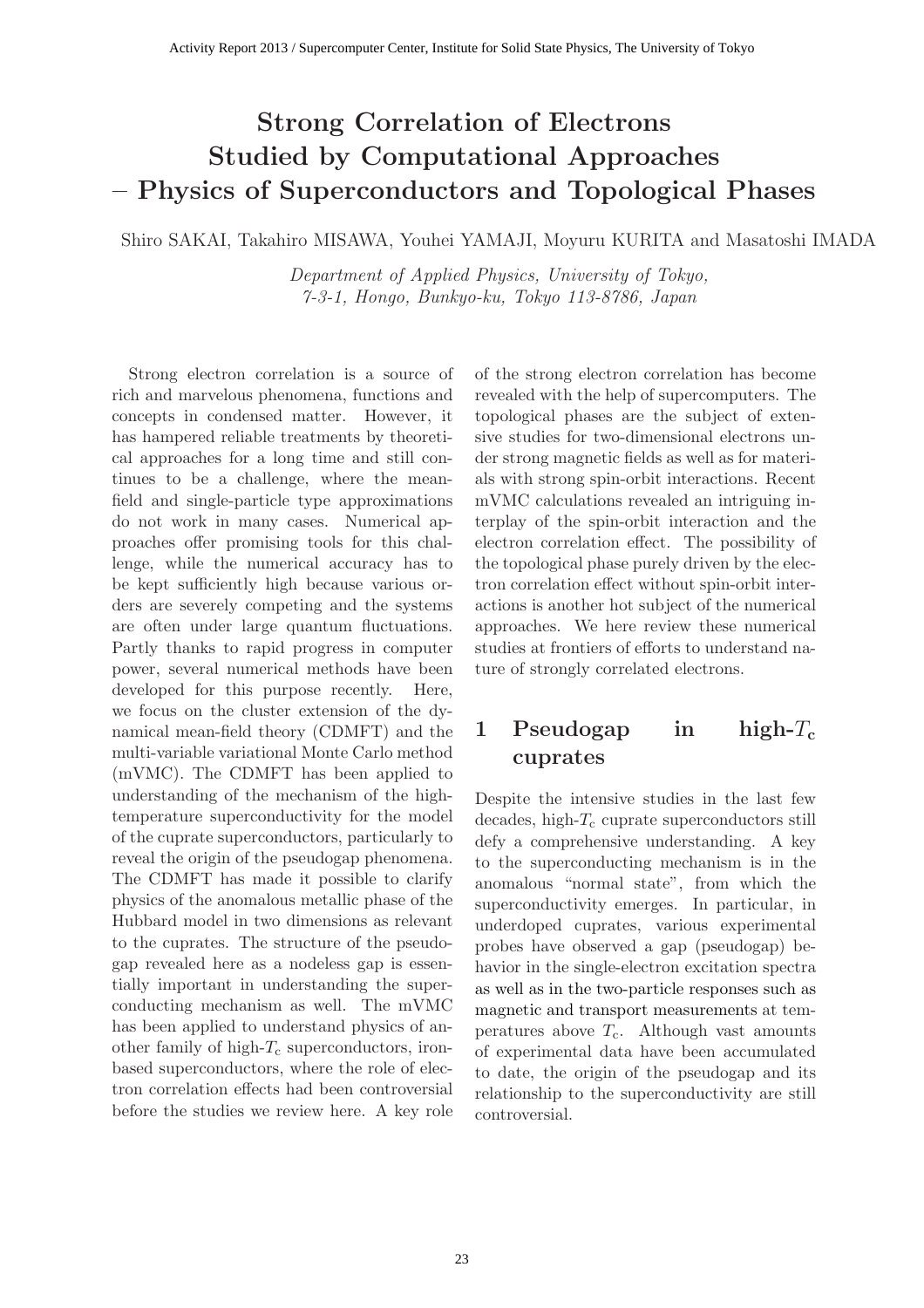From a theoretical point of view, the difficulty in studying the cuprates is in the fact that the superconductivity occurs in the carrier-doping region sandwiched by the Mott insulating state and the Fermi liquid state, which are the states of two different limiting cases. The former is a manifestation of the localizing nature of the strongly correlated electrons while the latter manifests the itinerancy of the electrons. This requires a theory for the cuprates to describe the dual character of the electrons simultaneously in a unified fashion. In terms of the quantum field theory, the itinerancy of the electrons is described by the presence of poles of the single-electron Green's function  $G$  at the Fermi level; that is, a metal is defined by the presence of the Fermi surface. On the other hand, the locality of the electrons is described by the presence of zeros of G (i.e., poles of the self-energy  $\Sigma$ ) at the Fermi level, as it induces a gap in the excitation spectra [1]. Thus the duality of the electrons is translated into the presence of (or proximity to) both poles and zeros in G at low energy.

In order to take into account both poles and zeros at the same time, we need a nonperturbative approach. The cluster dynamical mean-field theory (CDMFT) [2, 3] is one of such schemes with a capability to provide information on dynamical properties. It maps in a self-consistent way the original lattice model, like the Hubbard model, onto an effective cluster impurity model comprised of a finite-size interacting cluster and infinite number of noninteracting bath sites. The cluster impurity problem is then solved by an accurate numerical scheme such as the exact diagonalization method and the quantum Monte Carlo (QMC) method. The CDMFT takes into account all the correlation effects within the cluster, so that it can capture in an accurate way the physics caused by short-range electronic correlation effects.

Using the CDMFT, we have explored the two-dimensional Hubbard model in the region of the hole- or electron-doped Mott insulators. At small dopings and at zero temperature, both poles and zeros coexist at the Fermi level, which is a new metallic state of matter.

We have shown that its electronic structure indeed accounts for various experimental results found in the anomalous metallic (pseudogap) state of the cuprates (Sec. 1.1). Our result furthermore shows an unprecedented momentum structure of the pseudogap on the positiveenergy side, which has been elusive in experiments (Sec. 1.2).

### **1.1 Pole-zero structure of Green's function**

We have first studied the zero-temperature electronic structure underlying the pseudogap state, by applying the CDMFT to the twodimensional Hubbard model on the square lattice [4,5]. We employed a  $2 \times 2$  square cluster, and solved the effective cluster impurity problem with the exact diagonalization method. In order to capture the electronic structure in the full momentum space, we took advantage of a truncated Fourier transformation of the cumulant [6],  $M = (\omega + \mu - \Sigma)^{-1}$ , where  $\omega, \mu, \Sigma$ are frequency, chemical potential and the selfenergy, respectively. Since the cumulant is a well localized quantity in the proximity to the Mott insulator, the Fourier transformation truncated at the cluster size is expected to give a good approximation in that region. This argument was indeed confirmed by our subsequent study on the cluster-size dependence, up to  $4 \times 4$ , with the CDMFT + continuous-time QMC (CTQMC) [7] method [8].

Figure 1 (reproduced from Fig. 2(a) in Ref. 4) shows the electronic structure which we obtained in the region slightly hole-doped to the Mott insulator. Around the middle (red)  $G = 0$  surface, spectral function is small because of the large scattering (imaginary part of the self-energy) there. Hence this surface induces a gap behavior in the spectral function, which is identified with the pseudogap found in preceding CDMFT studies [9, 10]. Since the  $G = 0$  surface crosses the Fermi level around  $(\pi, \pi)$ , its large real part of the self-energy deforms the Fermi surface into a pocket around the nodal point. The presence of the singular surface of the self-energy at the Fermi level indicates that a non-Fermi-liquid ground state underlies the pseudogap phase. The metallic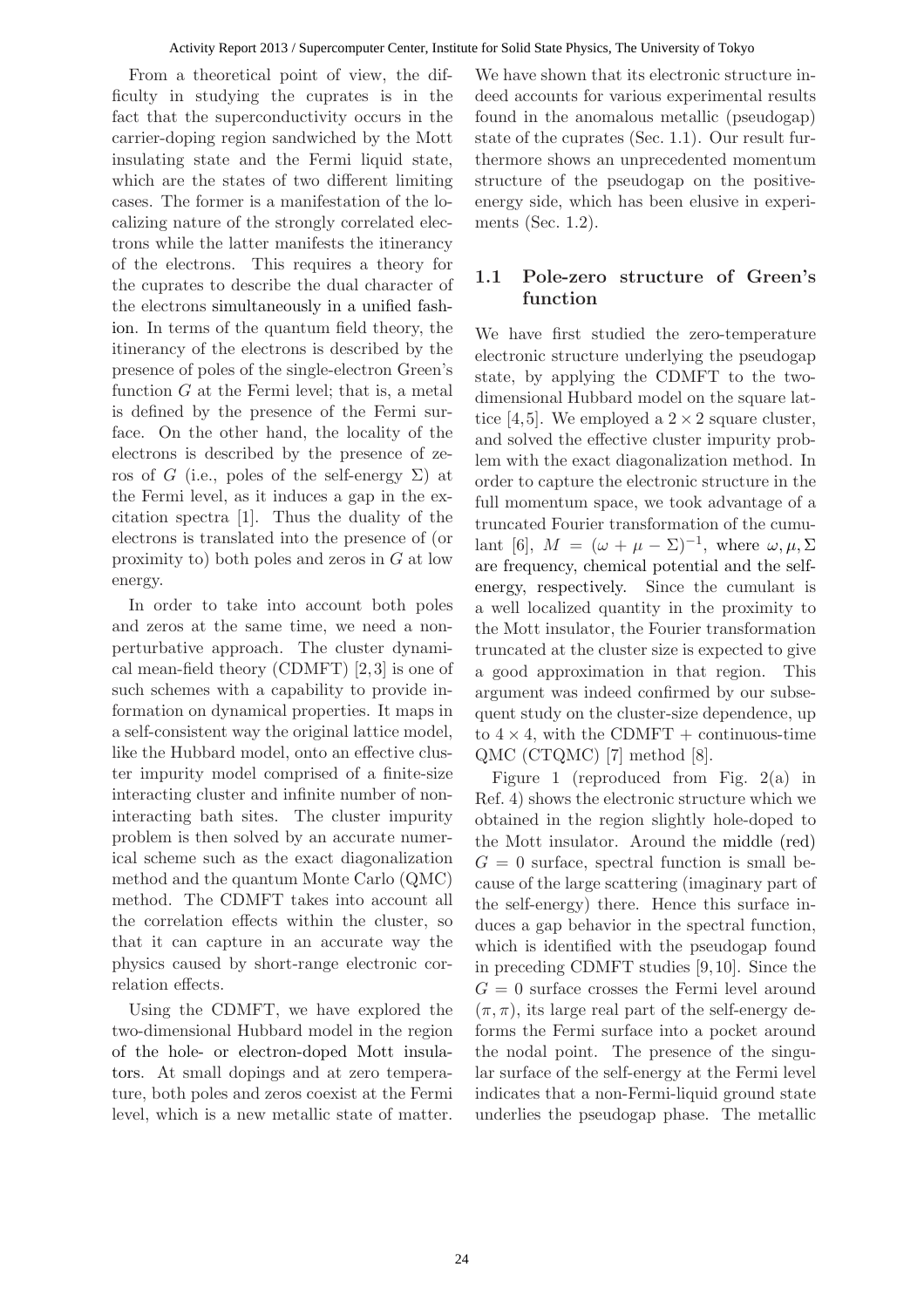

Figure 1: Pole-zero structure of G underlying pseudogap state at temperature  $T = 0$  for onsite interaction  $U = 8t$  and 9% hole doping to the half filling of two-dimensional Hubbard model, calculated by  $CDMFT$  + exact diagonalization method.

state with coexisting pole and zero surfaces also connects the electronic structure of the Mott insulating state at zero doping, where only a zero surface exists around the Fermi level, and the Fermi liquid state at large dopings, where only a pole surface exists.

Furthermore, the spectral function calculated for this pole-zero structure shares many anomalies with what have been experimentally observed in the pseudogap state of the cuprates [5]. The anomalies are attributed to the interference effect between the poles and zeros in the energy-momentum space, that is, the large self-energy around the zero surface deforms and broadens the pole surface into spectra which are out of the standard theory of metals. For example, the Fermi arc [11], backbending dispersion [12], and the electron-hole asymmetry [13–16] are well reproduced by our CDMFT results.

#### **1.2** *s***-wave pseudogap**

Another remarkable feature of the structure in Fig. 1 is that the gap (pseudogap) opens everywhere in the momentum space [4, 5]. This is distinct from the conventionally-assumed dwave structure of the pseudogap. Nevertheless, the calculated spectra are fully consistent with hitherto known ARPES experimental results, as we have mentioned in the previous section, since the gap *below* the Fermi level closes in the nodal direction. Namely, while the gap is around the Fermi level in the antinodal region, it shifts to higher energy as going to the nodal region and eventually locates itself at *above* the Fermi level in the nodal direction. We call this "s-wave" pseudogap in the sense that the gap amplitude is finite in the whole momentum space, although the strong momentum dependence of the energy location of the gap discriminates it from the standard s-wave gap structure.

Since our s-wave pseudogap structure is obtained by an accurate numerical simulation without any assumption on the symmetry or structure of the pseudogap, we took the result seriously and reexamined whether the common belief that the pseudogap is  $d$ -wave is really founded. In fact, in contrast to the superconducting gap, whose  $d$ -wave symmetry is firmly evidenced by the SQUID experiments [17,18], there are no phase-sensitive experimental evidences on the d-wave symmetry of the pseudogap. The common belief relies on the ARPES results, which have observed a d-wave-like structure of the pseudogap. However, as already discussed above, it cannot be an evidence since only with the occupied spectra observed by ARPES we cannot distinguish the d-wave and our s-wave pseudogaps. Since the symmetry of the pseudogap is a building block of a number of phenomenological theories, the distinction should play a crucial role in understanding the high- $T_c$  superconductivity.

In order to distinguish the d-wave and our s-wave pseudogaps in experiments, we need information on the spectra *above* the Fermi level, especially in the nodal region of the momentum space. The momentum structure of the unoccupied spectra has, however, been elusive in experiments. In Ref.19, we explored this dark (unoccupied) side, by combining the electronic Raman spectroscopy experiments and a theoretical analysis based on the cluster dy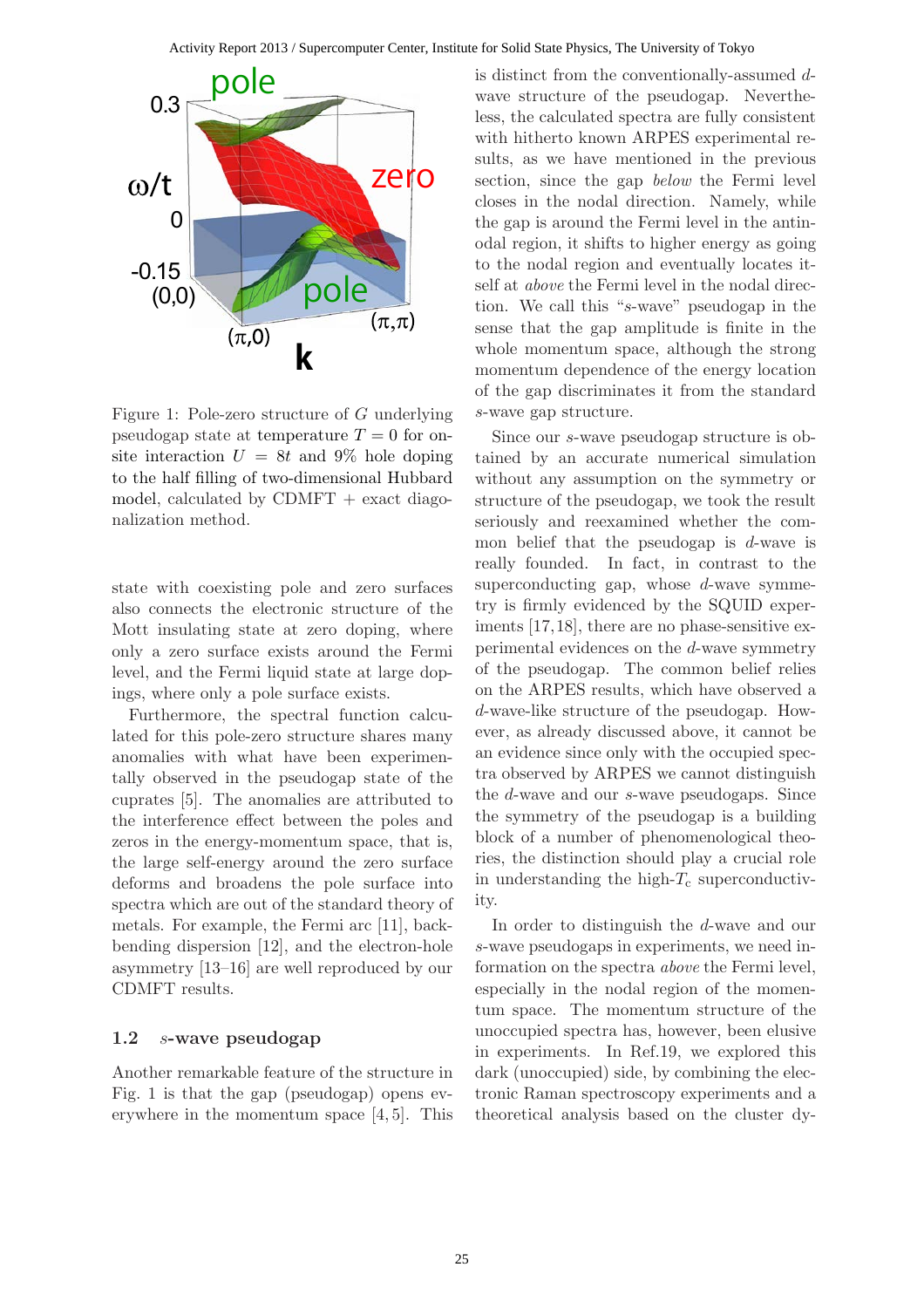namical mean-field theory. The advantage of the Raman spectroscopy is that it reflects both the occupied and unoccupied parts of the spectra and has a selectivity of momentum area through exploiting the photon polarizations. In the CDMFT analysis, since a better momentum resolution is required, we employed a 16-site cluster and solved the effective cluster impurity problem with the CTQMC method, which also allows us to study the properties at finite temperatures.

Then we observed the following anomalous behavior in the temperature dependence of the Raman response for underdoped samples. (i) As temperature is lowered from a high temperature, a depression at low frequencies, due to the pseudogap opening, first occurs in the antinodal response. (ii) At a lower temperature, the nodal response begins to decrease in an *intermediate*-frequency region while it increases at around zero energy. These behaviors were indeed well reproduced by our CDMFT Raman calculation, and thereby attributed to the s-wave pseudogap state: (i) is consistent with the fact that the pseudogap in the singleparticle spectra opens first in the antinodal region, and (ii) accords with that the pseudogap in the nodal region opens at a lower temperature and above the Fermi level while the quasiparticle peak develops at the Fermi level. The s-wave pseudogap furthermore explains well the electron-hole asymmetry observed in recent ARPES [15, 16] and STM [20] experiments, which would be difficult to be explained within the d-wave pseudogap scenario.

Thus there are mainly two reasons to consider the pseudogap to be the s wave. One is the fact that microscopic numerical simulations, when taking into account all the shortrange correlation effects, produce the s-wave structure. The other is the extensive consistency with the experimental observations discussed above. The results impose a strong constraint on our understanding of the pseudogap and of the high- $T_c$  superconducting mechanism in the cuprates.

# **2** *Ab initio* **studies on ironbased superconductors**

### **2.1 Introduction**

Iron-based superconductors were discovered in 2008 [21] and the highest critical temperature became above 55 K. It has been shown that most of mother materials of the ironbased superconductors are antiferromagnetic metals [22]. This is in sharp contrast with the other high- $T_c$  superconductors, namely the cuprates, whose mother materials are antiferromagnetic Mott insulators, induced by the strong electron correlation. Thus, at the initial stage of the study, it was not clear whether the electronic correlation is weak or strong in the iron-based superconductors, although it is one of the most important factor to understand the origin of the high- $T_c$  superconductivity.

To clarify the strength of the electronic correlation and its effects on electronic structures such as magnetism and superconductivity in the iron-based superconductors, we applied ab initio downfolding scheme [23] to the ironbased superconductors. In this scheme, the global band structures are calculated based on the density functional theory and then the lowenergy effective Hamiltonian is obtained by using constrained random phase approximation (cRPA). Finally, we solve the low-energy effective model by employing a high-accuracy lowenergy solver such as the multi-variable variational Monte Carlo (mVMC) method and clarify the electronic properties of the target materials in a fully ab initio way. In this review, we first explain the basic properties of the lowenergy effective model derived for the ironbased superconductors. Then, we will show how the electronic structures of the iron-based superconductors are obtained by solving the low-energy effective models.

#### **2.2 Model**

In this report, we consider four iron-based superconductors, namely, LaFePO, LaFeAsO, BaFe2As2, and FeTe. The obtained low-energy effective model for each iron-based superconductor is a five-orbital Hubbard model and its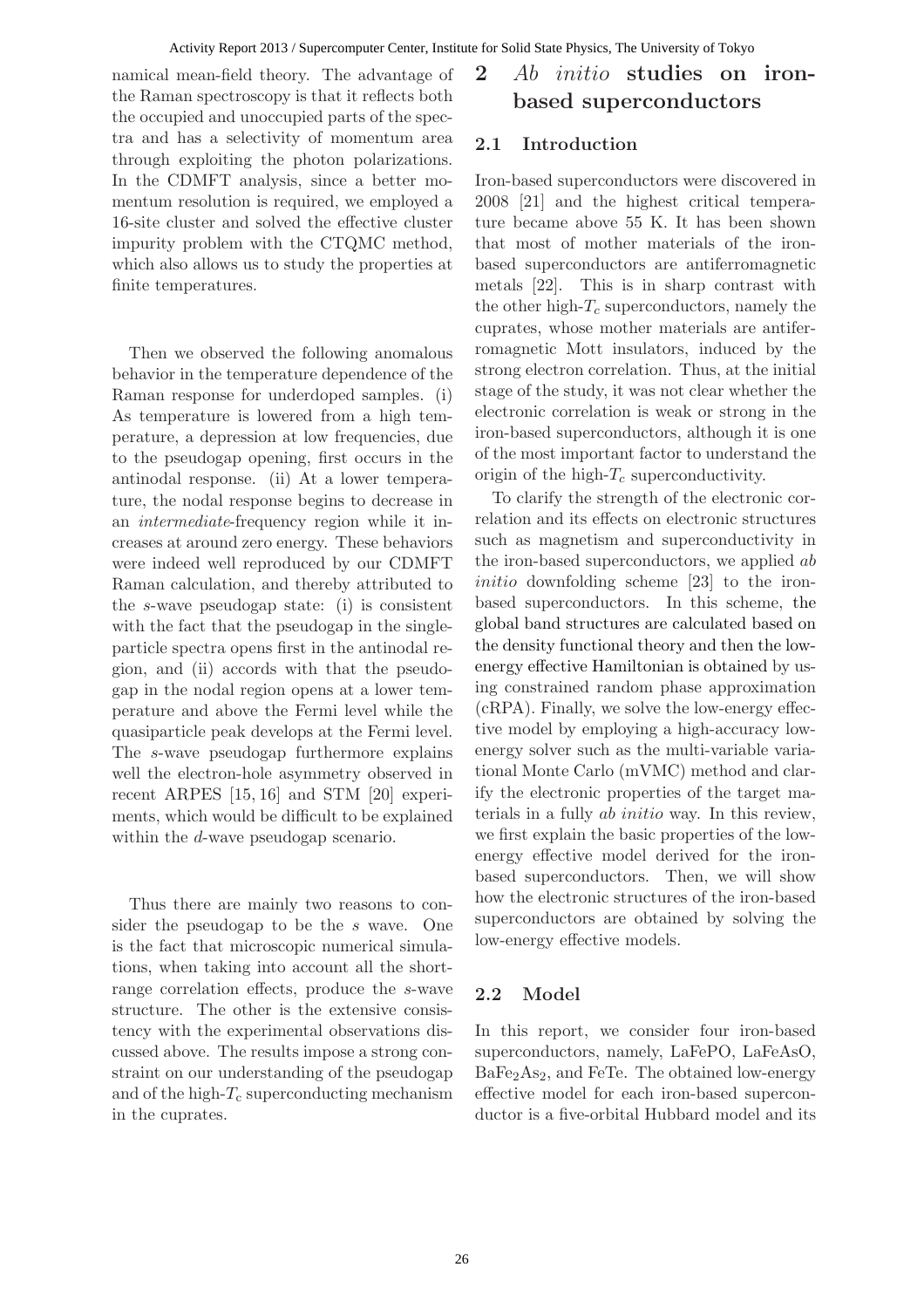#### Activity Report 2013 / Supercomputer Center, Institute for Solid State Physics, The University of Tokyo

form is given as

$$
\mathcal{H} = \mathcal{H}_0 + \mathcal{H}_{int} \tag{1}
$$

$$
\mathcal{H}_0 = \sum_{\sigma} \sum_{i,j} \sum_{\nu,\mu} t_{i,j,\nu,\mu} a_{i,\nu,\sigma}^{\dagger} a_{j,\mu,\sigma} r
$$

$$
\mathcal{H}_{int} = \frac{1}{2} \sum_{\sigma,\sigma',i,\nu,\mu} \left\{ U_{i,i,\mu,\nu} a_{i,\nu,\sigma}^{\dagger} a_{i,\mu,\sigma'}^{\dagger} a_{i,\mu,\sigma'} a_{i,\mu,\sigma'} a_{i\nu,\sigma} \right. \\
\left. + J_{i,i,\mu,\nu} \left( a_{i,\nu,\sigma}^{\dagger} a_{i,\mu,\sigma}^{\dagger} a_{i,\nu,\sigma} a_{i,\mu,\sigma} \right) \right\}, \tag{3}
$$

where  $a_{i,\nu,\sigma}^{\dagger}$   $(a_{i,\nu,\sigma})$  is a creation (annihilation) operator of an electron with spin  $\sigma$  on the  $\nu$ th maximally localized Wannier orbital at the ith site.  $t_{i,j,\nu,\mu}$  contains single-particle levels and transfer integrals.  $U_{i,i,\nu,\mu}$  and  $J_{i,i,\nu,\mu}$  are screened Coulomb and exchange interactions, respectively. In the actual calculations, we used the transfer integrals up to the fifth neighbors, which well reproduce the band structures by the local density approximation. Off-site interactions are ignored since those are less than a quarter of the onsite parameters.

The derived effective models are defined in three spatial dimensions at this stage. To explicitly reflect the two-dimensionality of the iron-based superconductors, we performed dimensional downfolding [24] and obtained purely two-dimensional low-energy effective models. Our results of the ab initio dimensional downfolding for each compound indicate that the screenings from the other layers reduce all the Coulomb interactions uniformly [24]. Based on our calculated *ab initio* results, we subtract the constant values from  $U_{\nu,\mu}$ 's in the 3D models [25] as follows; 0.44 eV for LaFePO, 0.41 eV for LeFeAsO, 0.38 eV for BaFe<sub>2</sub>As<sub>2</sub>, and 0.40 eV for FeTe, respectively. We note that the exchange interactions  $J_{\nu,\mu}$ are not significantly changed by the screenings from the other layers [24]. Details of the interaction as well as the single-particle parameters that we used are shown in the literatures [24–27].

From the *ab initio* derivation of the interaction parameters, we have found that family dependence of the interaction parameter can be well scaled by the single parameter  $\lambda$  [25–27], which is defined as  $\mathcal{H} = \mathcal{H}_0 + \lambda \mathcal{H}_{\text{int}}$ , where

 $\mu_{i,\nu,\sigma} a_{j,\mu,\sigma} r$  (2) materials from those of LaFeAsO. For example,  $\lambda = 1$  corresponds to the *ab initio* parameters for LaFeAsO. By changing  $\lambda$ , we successfully 1) reproduce the interaction parameters for other by taking  $\lambda \simeq 0.8$ , we reproduce the interaction parameters for LaFePO.

#### **2.3 Method**

To clarify the electronic structures of the effective models, we employ the mVMC method. Details of the mVMC methods are given in the literature [28]. In the mVMC calculations, we study the ground state properties by employing a generalized Bardeen-Cooper-Schrieffer (BCS) type wave function with the quantum number projection and the Gutzwiller and Jastrow factors;

$$
|\psi\rangle = \mathcal{P}_{\rm G} \mathcal{P}_{\rm J} \mathcal{L}^{S=0} |\phi_{\rm pair}\rangle. \tag{4}
$$

Here,  $\mathcal{L}^{S=0}$  is the spin projection operator to the total spin  $S = 0$  subspace;  $\mathcal{P}_G$ and  $P_J$  are the Gutzwiller and Jastrow fac-<br>tors, respectively [28]. The spin projectors, respectively  $[28]$ . tion is performed onto the  $S = 0$  singlet subspace. The Gutzwiller factor punishes the double occupation of electrons by  $\mathcal{P}_{\mathrm{G}} = \exp(-\sum_{i,\nu} g_{i\nu} n_{i\nu\uparrow} n_{i\nu\downarrow})$  where  $n_{i\nu\sigma} =$  $a_{i\nu\sigma}^{\dagger}a_{i\nu\sigma}$ . The Jastrow factor is introduced up to the next-nearest-neighbor sites as  $\mathcal{P}_{\text{J}} = \exp(-\frac{1}{2}\sum_{i,j}v_{ij\nu\mu}n_{i\nu}n_{j\nu}),$  where  $n_{i\nu} =$  $\sum_{\sigma} n_{i\nu\sigma}$ . The one-body part  $|\phi_{\text{pair}}\rangle$  is the generalized pairing wave function defined as  $|\phi_{\text{pair}}\rangle = (\sum_{\nu,\mu=1}^{5} \sum_{i,j=1}^{N_{\text{s}}} f_{ij\nu\mu} a_{i\nu\uparrow}^{\dagger} a_{i\mu\downarrow}^{\dagger})^{N_{e}/2}|0\rangle,$ where  $N_e$   $(N_s)$  is the number of electrons (number of sites). In this study, we restrict the variational parameters,  $g_{i\nu}$ ,  $v_{ij\nu\mu}$  to have a  $2\times1$ structure, and  $f_{ij\nu\mu}$  to have a  $2 \times 2$  sublattice structure. The number of variational parameters are 10 for  $g_{i\nu}$ , 220 for  $v_{ij\nu\mu}$ , and  $100N_s$  for  $f_{ij\nu\mu}$ . All the variational parameters are simultaneously optimized by using the stochastic reconfiguration method [28, 29]. Our variational wave function  $|\psi\rangle$  can flexibly describe superconducting (SC), antiferromagnetic (AF), and paramagnetic (PM) phases as well as their fluctuations on an equal footing. The calculations were done up to  $8 \times 8$  sites.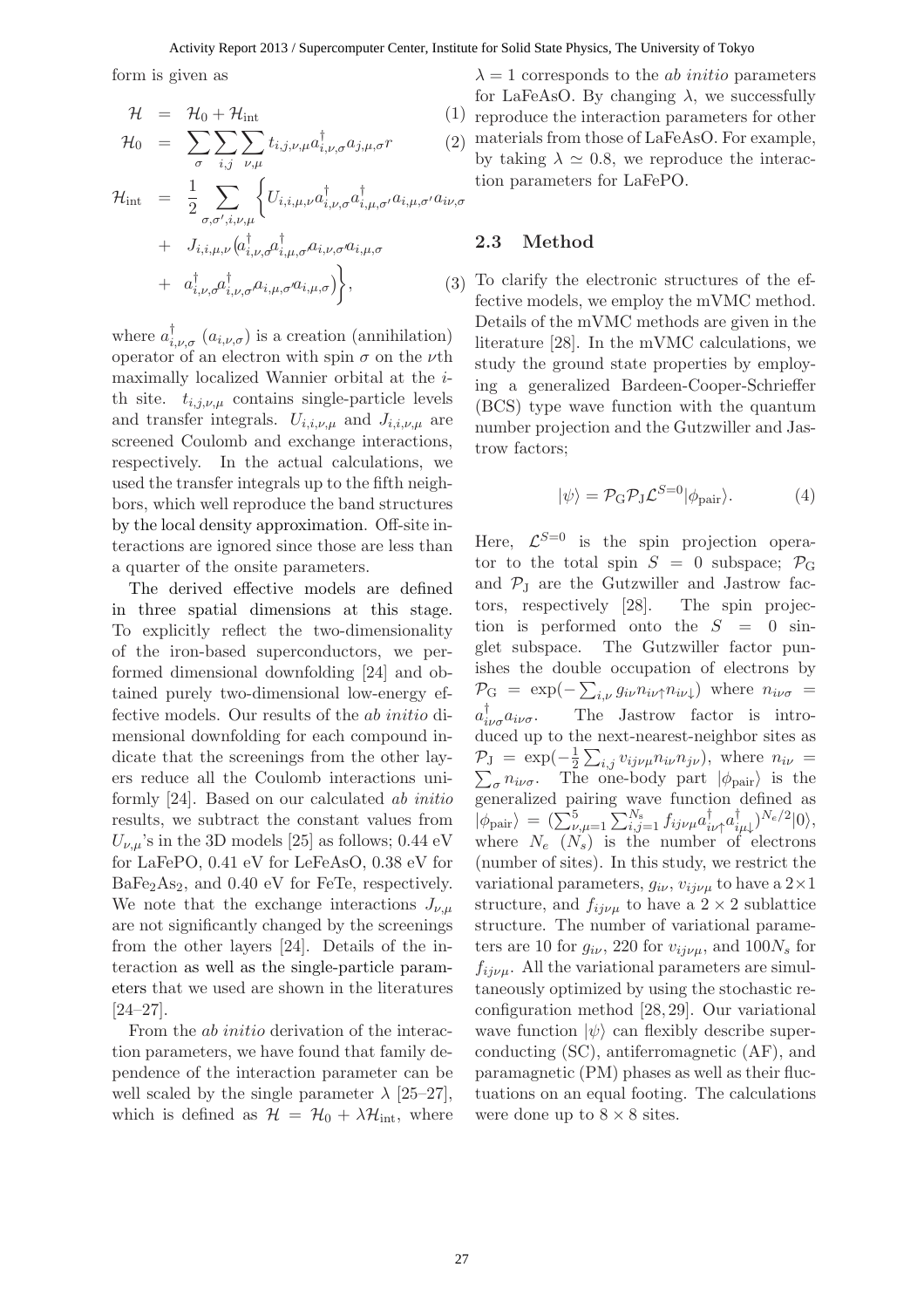

Figure 2: Interaction dependence of magnetic ordered moment  $m_s$  [27]. Magnetic ordered moment of each *ab initio* model is represented by (yellow) diamond while experimental magnetic ordered moments for several materials are represented by (blue) stars. By changing the interaction parameter  $\lambda$  for LaFeAsO, we obtain the  $\lambda$  dependence of the magnetic ordered moment [closed (red) circles].

#### **2.4 Results**

By using this method, we first clarify that the low-energy effective models can reproduce the family dependence of the magnetic ordered moment  $m_s$  [27], which is defined as

$$
S_{i\nu} = \frac{1}{2} \sum_{\sigma,\sigma'} a_{i\nu,\sigma}^{\dagger} \sigma_{\sigma\sigma'} a_{i\nu,\sigma'}, \qquad (5)
$$

$$
m(\mathbf{q}_{\text{peak}})^2 = \frac{4}{3N_s^2} \sum_{i,j,\nu,\mu} \langle \mathbf{S}_{i\nu} \cdot \mathbf{S}_{j\mu} \rangle, \quad (6)
$$

$$
m_s = \lim_{N_s \to \infty} m(\mathbf{q}_{\text{peak}}), \tag{7}
$$

where  $\sigma$  represents Pauli matrix,  $q_{\text{peak}}$  is set to  $q_{\text{peak}} = (0, \pi)$  (stripe magnetic order). As shown in Fig. 2, We calculated the magnetic ordered moment for LaFePO, LaFeAsO,  $BaFe<sub>2</sub>As<sub>2</sub>$ , and FeTe and plot them at corresponding  $\lambda$ , which is a measure of the strength of the interaction parameters. The diverse family dependence of the magnetic ordered moment is well explained from the systematic dependence on the strength of the effective electronic interactions. Our calculation also clarifies that LaFeAsO is very close to an antiferromagnetic quantum critical point and



Figure 3: Magnetic ordered moment  $m_s$  in the plane of  $\lambda$  and doping concentration  $\delta$  [27]. The data are plotted in the cross-sections for  $\lambda=1$  as well as for  $\delta=0$ . It shows a peak at  $d^5$  ( $\delta = -1.0$ ) and decreases monotonically over  $d^6$  ( $\delta$ =0), which forms a large half-dome structure peaked at  $d^5$ . The mVMC results of the *ab initio* models are shown by (black-framed yellow) diamonds. There exist two first-order transitions (black dashed lines), one indicated by the jumps in the ordered moment around δ∼0.17 and the other at the transition between the G-type and stripe around  $\delta \sim$ −0.22, which signals large charge fluctuations under phaseseparation effects. In the present short-rangedinteraction model, the phase separation indeed occurs in the gray shaded regions.

this is the origin of the small magnetic ordered moment observed in the experiment.

In Fig. 3, we show the global phase diagram in the plane of interaction  $\lambda$  and doping concentration  $\delta$  [27]. Undoped case (six electrons in five orbitals, i.e,  $d^6$  configuration) corresponds to the  $n = 1.2$  (red) plane. At  $\lambda = 1$ , we change the electron density and examine the intrinsic doping effect. By doping electrons, magnetic order vanishes at around 20% doping. In contrast to this, by doping holes, we find unexpected behaviors; magnetic ordered moment becomes larger and larger, and it has a peak at the  $d^5$  configuration. At  $d^5$  configuration, the checkerboard-type (G-type) antiferromagnetic Mott insulator appears. This result indicates that the iron-based superconductors are located on the foot of large dome structures originating from the  $d^5$  Mott insulator.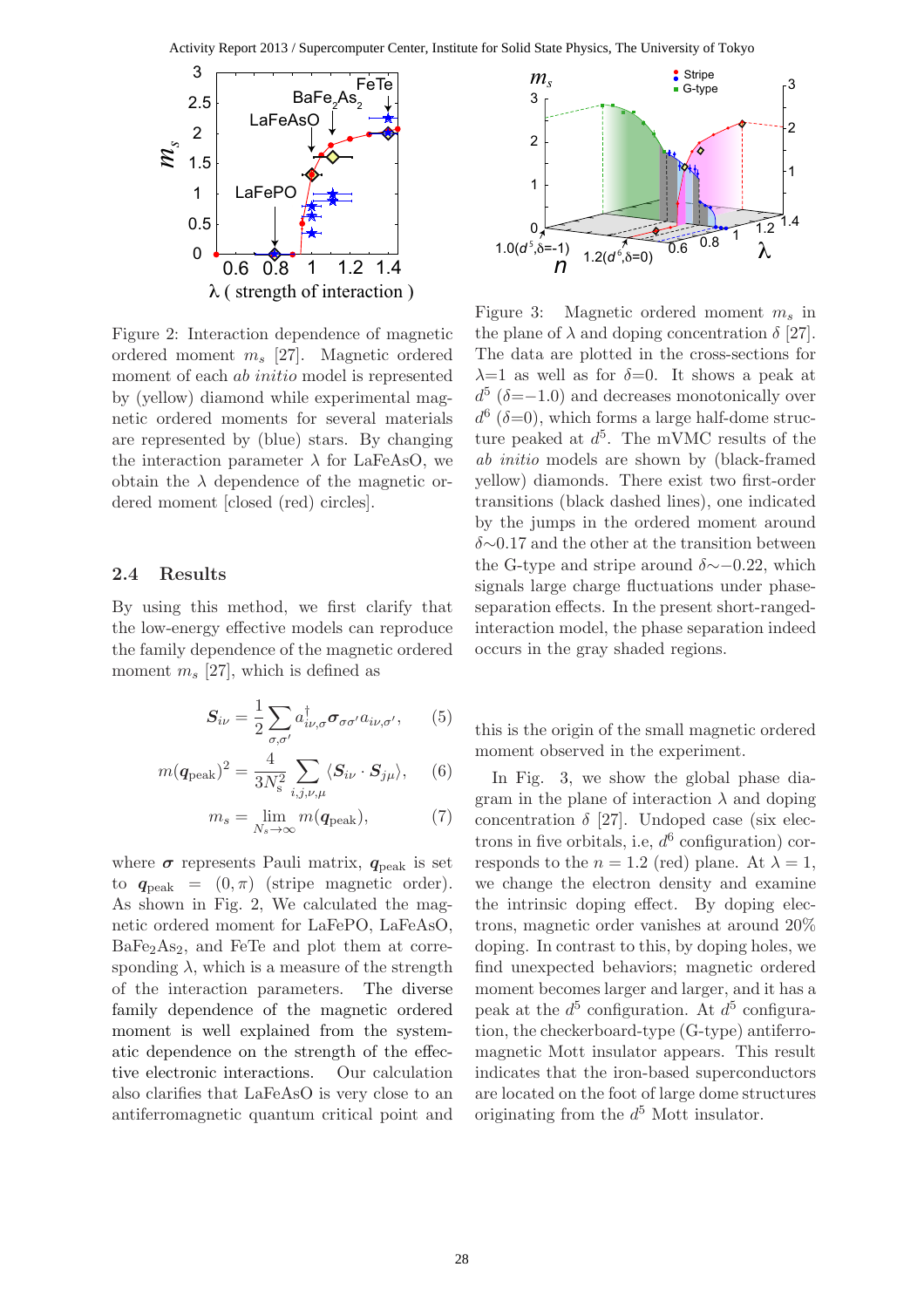#### Activity Report 2013 / Supercomputer Center, Institute for Solid State Physics, The University of Tokyo

Here, based on our ab initio study, we compare the iron-based superconductors with the other high- $T_c$  superconductors, the cuprates. Both materials are under the proximity effects of the Mott insulator. However, in the iron-based superconductors, due to the multiorbital effects and the large Hund's rule coupling, the antiferromagnetic dome ranges from  $d^5$  to  $d^6$ . This is in sharp contrast with the cuprates, where the proximity effect of the Mott insulator collapses with a small umbrella below 20-30% doping around  $d^9$ . In the iron-based superconductors, at the foot of the large  $d^5$  Mott insulator, several intriguing phenomena such as high- $T_c$  superconductivity are found. It is an intriguing issue to reveal the relation between the proximity effects of the  $d^5$ Mott insulator and the high- $T_c$  superconductivity.

# **3 Correlated Topological Insulators**

Emergence of topologically-protected edge states, which are not affected by impurities or imperfection in crystalline electron systems, has been a central issue of quantum Hall insulators realized in two-dimensional electron gases under strong magnetic fields.

Together with pioneering works [30–33], theoretical prediction of quantum spin Hall insulators by Kane and Mele [34] has triggered intensive experimental and theoretical studies. Now, the emergence of topologically-protected edge (or surface) states has been recognized as rather universal phenomena: A certain class of insulators, including well-studied polymer polyacetylene and thermoelectric compound  $Bi<sub>2</sub>Te<sub>3</sub>$ , has protected edge/surface states irrespective of their spatial dimensions [35–38].

For essentially non-interacting electron systems, these quantum phases with protected surface states have been classified by using symmetric properties of these systems [36–38].

However, studies on topological states of strongly-correlated electron systems are still ongoing. There are mainly three issues of the studies on topologically non-trivial gapped phases of strongly correlated electron systems:

- 1. Correlation effects on topological insulators classified in corresponding noninteracting systems.
- 2. Topological insulators induced by spontaneous symmetry breakings, often called topological Mott insulators.
- 3. Emergent topological phases of manybody systems that do not appear in non-interacting systems, such as Haldane phases in one-dimensional integerspin Heisenberg models.

Here, we reiew our numerical study [39] on the first issue in the above list. By using mVMC, we studied a typical model for topologically non-trivial correlated insulators called Hubbard-Kane-Mele model detailed below. The topologically non-trivial phase can in principle be probed by directly calculating the  $Z_2$  topological number. However, it is a formidable computational task. Alternatively and equivalently, the gapless edge probed by the Drude weight concomitant with the gapful bulk state on the cylinder ensures the existence of the topologically nontrivial phase [34]. Our VMC results on the edge Drude weights reveal that the electron correlations enhance spin transports at the edge while charge transports are suppressed. We also give a brief summary of our studies on the second issue.

#### **3.1 Hubbard-Kane-Mele model**

We employ a tight binding hamiltonian on the two-dimensional honeycomb lattice proposed by Kane and Mele [34] with inclusion of the spin-orbit coupling as complex hopping terms and the on-site Coulomb interaction, and without the Rashba term to study electron correlation effects on the topological insulator. Hereafter we call this simple model the Hubbard-Kane-Mele model and it is defined as

$$
\hat{H} = \hat{H}_{\text{KM}} + U \sum_{I} \hat{n}_{I\uparrow} \hat{n}_{I\downarrow}, \tag{8}
$$

with

$$
\hat{H}_{\text{KM}} = -t \sum_{\langle I, J \rangle \sigma} \hat{c}_{I\sigma}^{\dagger} \hat{c}_{J\sigma} \n+ i t_2 \sum_{\langle \langle I, J \rangle \rangle \alpha \beta} \nu_{ij} \hat{c}_{I\alpha}^{\dagger} [\sigma_z]_{\alpha \beta} \hat{c}_{J\beta}, \quad (9)
$$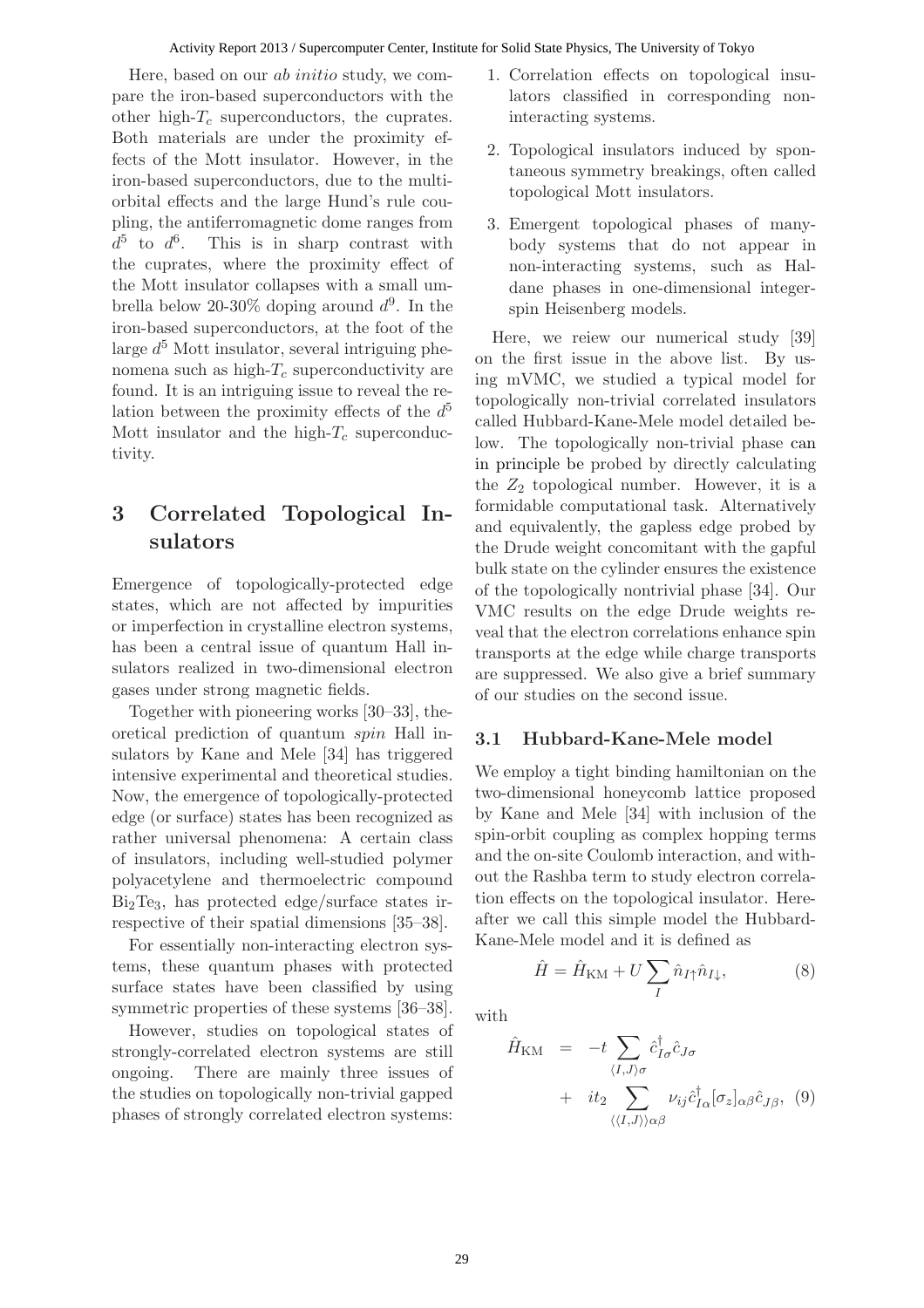where  $\hat{H}_{\text{KM}}$  is the Kane-Mele hamiltonian,  $t(t_2)$  is the nearest-neighbor (next-nearestneighbor) hopping, and  $U$  is the onsite Hubbard interaction. Here we define  $\nu_{ij} = \vec{d}_i \times$  $\vec{d}_j/\left|\vec{d}\right|$  $\vec{d}_i \times \vec{d}_j$ and  $I=(i, a)$   $(a=A, B)$  (see  $Fig.4(a)).$ 



Figure 4: (a) Honeycomb lattice on which the Hubbard-Kane-Mele model is defined. (b) U dependence of charge and spin Drude weights renormalized with the Drude weight for  $U = 0$ . For comparison, we also show the results of a partially unrestricted Hartree-Fock approximation with prohibition of x and/or y components of spin densities, denoted as UHF in the figure.

To carry out VMC calculations of the Hubbard-Kane-Mele model, we employ a variational wave function defined as

$$
|\psi\rangle = \mathcal{P}_{\rm G} \mathcal{P}_{\rm J} |\phi_{\rm pair}\rangle,\tag{10}
$$

where  $P_G$  and  $P_J$  are the Gutzwiller and Jastrow factor, respectively. We impose the Gutzwiller factor on all the sites, whereas introduce the Jastrow factor only along the zigzag edges. The one-body part  $|\phi_{\text{pair}}\rangle$  is a generalized pairing wave function  $|\phi_{\text{pair}}\rangle$  =  $\left[\ \sum_{i,j=1}^{N_{\rm s}}f_{ij}c_{i\uparrow}^{\dagger}c_{j\downarrow}^{\dagger}\right]^{N/2}$  $|0\rangle$  with  $f_{ij}$  being the complex variational parameters. In this study,

we allow  $f_{ij}$  to have 2-sublattice  $(2 \times L_y$ sublattice) structure or equivalently we have  $2 \times 2 \times N_s$   $(2 \times L_y \times 2 \times L_y \times L_x)$  variational parameters for the torus (cylinder). All the variational parameters are simultaneously optimized by using the stochastic reconfiguration method generalized for complex variables.

### **3.2 Charge and Spin Drude Weights**

Charge and spin Drude weights are calculated by introducing vector potentials as the Peierls factors,

$$
t_{IJ\sigma} \to t_{IJ\sigma} \exp[i\vec{A}_{\sigma} \cdot \vec{r}_{IJ}], \tag{11}
$$

where  $\vec{r}_I = n_I \vec{a}_x + m_I \vec{a}_y$  and  $\vec{r}_{IJ} = \vec{r}_I - \vec{r}_J$ . Here  $n_I$  and  $m_J$  are integers, and lattice vectors are  $\vec{a}_x$  and  $\vec{a}_y$  (see Fig.4(a)). By introducing these Peierls factors, the Drude weights for the charge and spin channels,  $D_c$  and  $D_s$ , respectively, are calculated from the energy stiffness

$$
D_{\rm c} = \frac{1}{2} \frac{d^2 E(\vec{A}_{\uparrow}, \vec{A}_{\downarrow})}{d|\vec{A}|^2} \Big|_{\vec{A}_{\uparrow} = \vec{A}_{\downarrow} = |\vec{A}|}, \qquad (12)
$$

and

$$
D_{\rm s} = \frac{1}{2} \frac{d^2 E(\vec{A}_{\uparrow}, \vec{A}_{\downarrow})}{d|\vec{A}|^2} \Big|_{\vec{A}_{\uparrow} = -\vec{A}_{\downarrow} = |\vec{A}|}, \qquad (13)
$$

where  $E = \langle \psi | \hat{\mathcal{H}} | \psi \rangle / \langle \psi | \psi \rangle$  is the total energy. If we introduce spin-dependent vector potentials,  $\vec{A}_{\sigma} = \sigma \vec{A}$ , we obtain the Drude weight for the spin channel, namely the spin Drude weight. To clarify the edge state, we employ a cylinder with sizes  $N_s = L_x \times L_y \times 2$ , for the honeycomb lattice with two sites on a unit cell and the periodic (free) boundary conditions in the  $x(y)$  directions. We have confirmed that the employed width  $L_y$  is large enough to make isolated two edges at the two free boundaries at  $y = 0$  and  $y = L_y$ . For the bulk properties we employ the torus, where the boundary is periodic for all the directions .

We show our VMC results for the Drude weights for the Hubbard-Kane-Mele model on the cylindrical geometry with two zigzag edges along the x-direction in Fig.4(b). The electron correlations enhance the spin Drude weight  $D_s$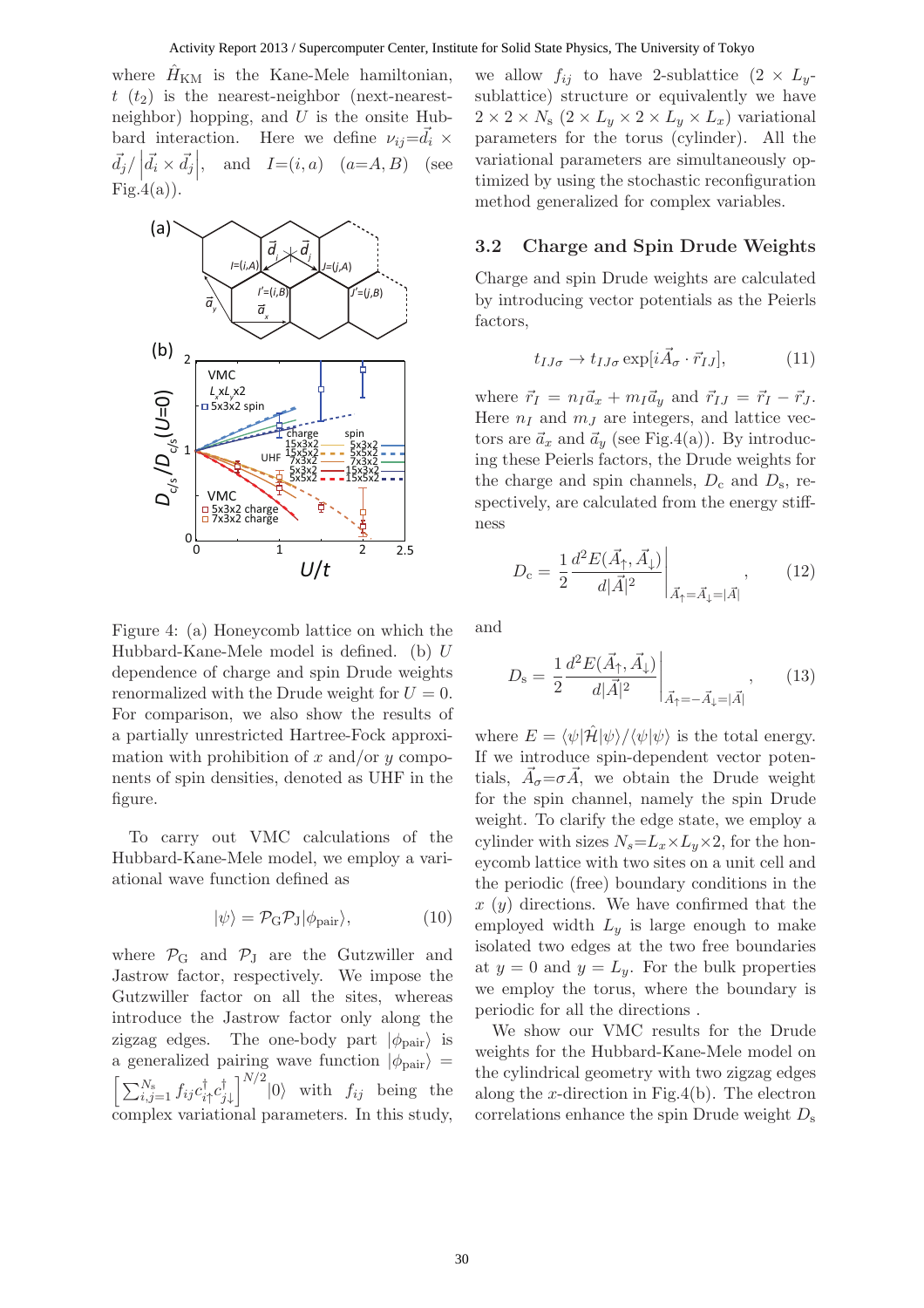of the edge states while the electron correlations suppress the charge Drude weight  $D_c$ . In other words, the electron-electron interactions induce localization of the charge degrees of freedom and enhance the spin conduction. Our results suggest that pure spin conductions are induced by the electron correlation at the edge/surface of the topological insulators.

#### **3.3 Topological Mott insulator**

Both in two and three dimensions, the topological insulators are typically realized in the presence of strong spin-orbit interaction [40–42]. On the other hand, it was suggested that the extended Hubbard model on the honeycomb lattice can generate an effective spin-orbit interaction from a spontaneous symmetry breaking at the Hartree-Fock mean-field level and results in the topologically non-trivial phase [43]. Similar phenomenon has also been proposed on the kagomé, diamond and pyrochlore lattices [44–46]. A common property is that the lattice models which are semimetals in the single particle problem may have topologically nontrivial insulator phases caused by the Coulomb interaction. Therefore, these states are called topological Mott insulators. These proposals offer the possibility of the realization of the topological insulator even in the absence of the spin-orbit interaction.

Theories of the topological Mott insulators also opens a possibility of studying quantum phase transitions with novel criticality [47]. Contrary to the ordinary phase transitions, where the universality class is determined by spatial dimension and the structure of broken symmetries, criticality of the transition to the topological Mott insulator depends on the band dispersion near the Fermi point characteristic of the zero-gap semiconductors. In the topological Mott insulators, the criticality of the system is calculated from a free energy expansion

$$
f[\zeta] - f[0] \simeq AQ + BV\zeta^2, \qquad (14)
$$

$$
Q = \int_0^{\Lambda} k^{d-1} dk \left[ -\sqrt{aV^2 \zeta^2 + bk^{2n}} + bk^n \right]. (15)
$$

Here,  $A, B, a, b$  are constants depending on the system, V is the control parameter,  $\zeta$  is the order parameter,  $\Lambda$  is the cut-off wave length, d is the spatial dimension of the system, and  $n$  is the exponent which determines the band dispersion near the Fermi point. Therefore, the topological change of the Fermi surface leads to a free-energy singularity  $|\zeta|^{d/n+1}$ , and generates unconventional universalities characterized by mean-field critical exponents  $\beta =$  $n/(d-n)$  and  $\delta = d/n$ .

For more quantitative estimate of the critical exponents by considering fluctuations, for example, fermionic renormalization group [48] or a renormalization group method applicable to non-analytic free-energy expansions, which may give a modification to our analysis, will be helpful and are left for future studies. These may give a solution for dynamical exponents and upper critical dimensions of the topological Mott transition, and hence give the estimate for quantitative corrections of the other critical exponents as well. Furthermore, strong quantum fluctuations expected around the present topological Mott transition may offer a basis for unprecedented quantum phases mediated by the spin-orbitons.

## **References**

- [1] I. Dzyaloshinskii: Phys. Rev. B **68** (2003) 085113.
- [2] G. Kotliar, S. Y. Savrasov, G. Palsson, and G. Biroli: Phys. Rev. Lett. **87** (2001) 186401.
- [3] T. Maier, M. Jarrell, T. Pruschke, and M. H. Hettler: Rev. Mod. Phys. **77** (2005) 1027.
- [4] S. Sakai, Y. Motome, and M. Imada: Phys. Rev. Lett. **102** (2009) 056404.
- [5] S. Sakai, Y. Motome, and M. Imada: Phys. Rev. B **82** (2010) 134505
- [6] T. D. Stanescu and G. Kotliar: Phys. Rev. B **74** (2006) 125110.
- [7] E. Gull *et al*.: Rev. Mod. Phys. **83** (2011) 349. .
- [8] S. Sakai *et al*.: Phys. Rev. B **85** (2012) 035102.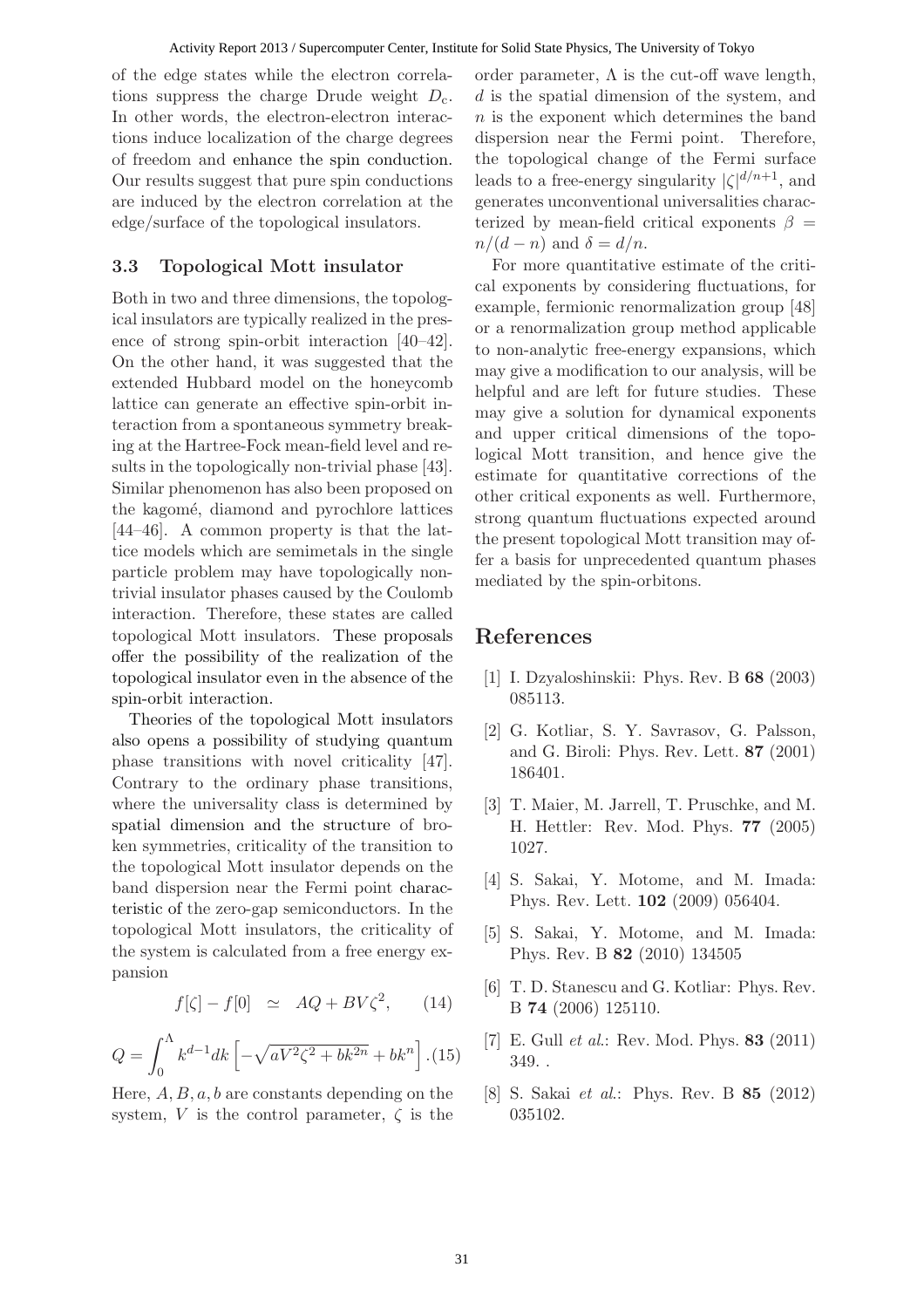#### Activity Report 2013 / Supercomputer Center, Institute for Solid State Physics, The University of Tokyo

- [9] B. Kyung, S. S. Kancharla, D. Seńećhal, A.-M. S. Tremblay,M. Civelli, and G. Kotliar: Phys. Rev. B **73** (2006) 165114.
- [10] A. Macridin, M. Jarrell, T. Maier, P. R. C. Kent, and E. D'Azevedo: Phys. Rev. Lett **97** (2006) 036401.
- [11] M. R. Norman, H. Ding, M. Randeria, J. C. Campuzano, T. Yokoya, T. Takeuchi, T. Takahashi, T. Mochiku, K. Kadowaki, P. Guptasarma, and D. G. Hinks, Nature **392** (1998) 157.
- [12] A. Kanigel, U. Chatterjee, M. Randeria, M. R. Norman, G. Koren, K. Kadowaki, and J. C. Campuzano: Phys. Rev. Lett. **101** (2008) 137002.
- [13] T. Hanaguri, C. Lupien. Y. Kohsaka, D.- H. Lee, M. Azuma, M. Takano, H.Takagi, and J. C. Davis: Nature **430** (2004) 1001.
- [14] P. W. Anderson and N. P. Ong: J. Phys. Chem. Sol. **67** (2006) 1.
- [15] H.-B. Yang *et al*.: Nature **456** (2008) 77.
- [16] M. Hashimoto *et al*.: Nature Phys. **6** (2010) 414.
- [17] D. A. Wollman, D. J. Van Harlingen, W. C. Lee, D. M. Ginsberg, and A. J. Leggett: Phys. Rev. Lett. **71** (1993) 2134.
- [18] C. C. Tsuei *et al*.: Nature **387** (1997) 481.
- [19] S. Sakai *et al*.: Phys. Rev. Lett. **111** (2013) 107001.
- [20] A. Pushp *et al*.: Science **324** (2009) 1689.
- [21] Y. Kamihara, T. Watanabe, M. Hirano, and H. Hosono: J. Am. Chem. Soc. **130** (2008) 3296.
- [22] G. R. Stewart: Rev. Mod. Phys. **83** (2011) 1589.
- [23] For a review, see T. Miyake and M. Imada: J. Phys. Soc. Jpn. **79** (2010) 112001.
- [24] K. Nakamura, Y. Yoshimoto, Y. Nohara, and M. Imada: J. Phys. Soc. Jpn. **79** (2010) 123708.
- [25] T. Miyake, K. Nakamura, R. Arita, and M. Imada: J. Phys. Soc. Jpn. **79** (2010) 044705.
- [26] T. Misawa, K. Nakamura, and M. Imada: J. Phys. Soc. Jpn. **80** (2011) 023704.
- [27] T. Misawa, K. Nakamura, and M. Imada: Phys. Rev. Lett. **108** (2012) 177007.
- [28] D. Tahara and M. Imada: J. Phys. Soc. Jpn. **77** (2008) 114701.
- [29] S. Sorella: Phys. Rev. B **64** (2001) 024512.
- [30] B. A. Volkov and O. A. Pankratov : JETP Lett. **42** (1985) 178.
- [31] O. A. Pankratov, S. V. Pakhomov, and B. A. Volkov : Solid State Comm. **61** (1986) 93.
- [32] E. Fradkin, E. Dagotto, and D. Boyanovsky : Phys. Rev. Lett. **57** (1986) 2967.
- [33] F. D. M. Haldane, : Phys. Rev. Lett. **61** (1988) 2015.
- [34] C. L. Kane and E. J. Mele : Phys. Rev. Lett. **95** (2005) 146802.
- [35] L. Fu, C. L. Kane, and E. J. Mele : Phys. Rev. Lett. **98** (2007) 106803.
- [36] A. Kitaev, in Proceedings of the L. D. Landau Memorial Conference "Advances in Theoretical Physics",e-print arXiv:0901.2686.
- [37] S. Ryu, A. P. Schnyder, A. Furusaki, and A. W. W. Ludwig : New. J. Phys. **12** (2010) 065010.
- [38] X.-G. Wen : Phys. Rev. B **85** (2012) 085103.
- [39] Y. Yamaji and M. Imada : Phys. Rev. B **83** (2011) 205122.
- [40] B. Andrei Bernevig, Taylor L. Hughes, and S.-C. Zhang: Science **314** (2006) 1757.
- [41] M. König, S. Wiedmann, C. Brüne, A. Roth, H. Buhmann, L. W. Molenkamp, X.-L. Qi, and S.-C. Zhang: Science **318** (2007) 766.